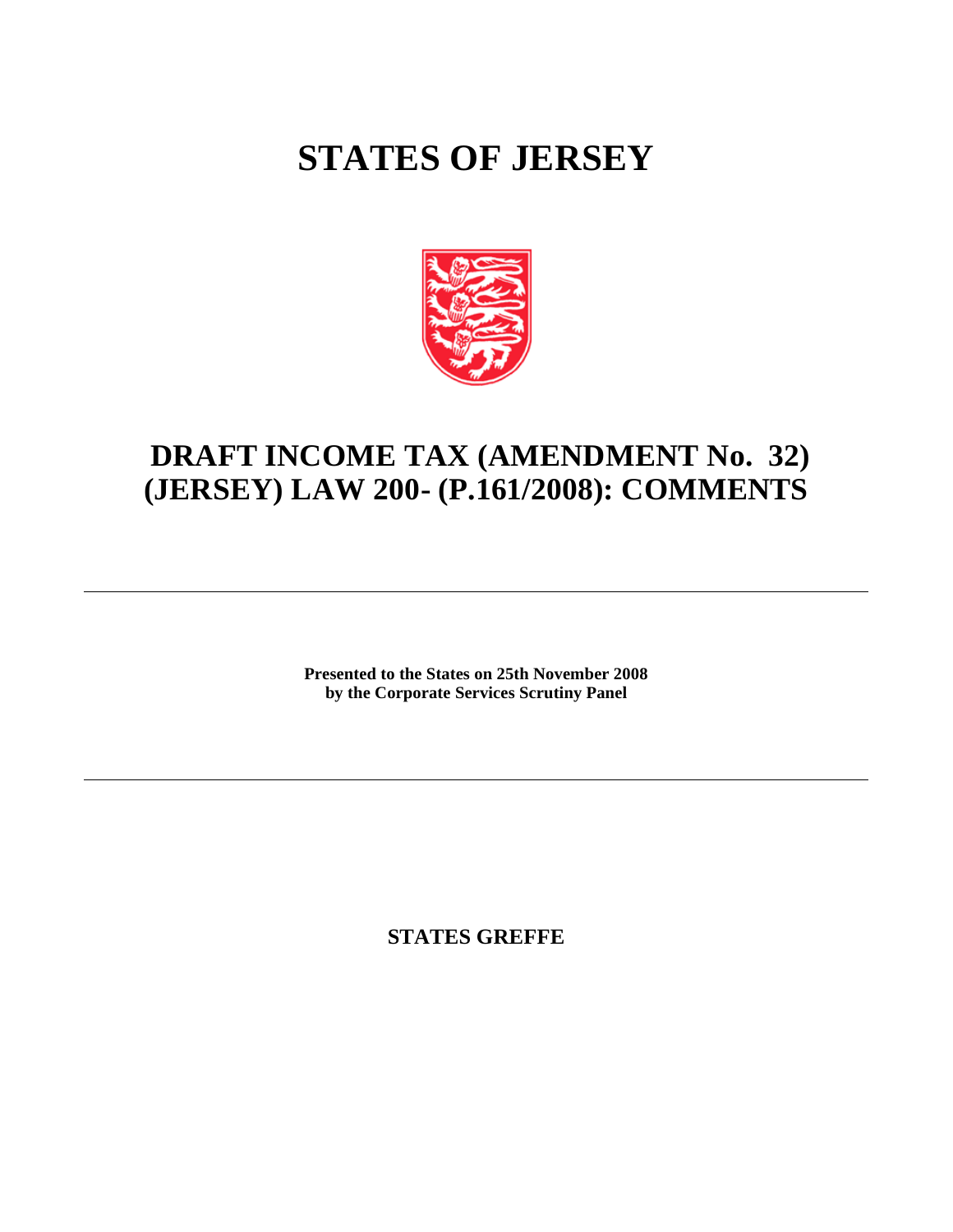# **COMMENTS**

## **1. Summary**

The Treasury has proposed a tax on "deemed rents" of certain companies.

This is an attempt to collect tax from foreign-owned companies that are trading in Jersey (such as the main High Street chains). Under 0/10 they no longer pay any Jersey tax on their profits, which currently gives rise to 2 problems –

- they make no direct contribution to the States, despite operating here; and
- Jersey-owned companies will still be taxed, so may become less competitive.

The Corporate Services Sub-Panel reviewing the 0/10 proposals asked the Treasury to examine a "deemed rent" tax to see if it would be a suitable way to collect tax from these foreign-owned companies  $[1]$ ; this proposed Law is the result.

The Treasury estimated that under  $0/10$  it would lose £10–12 million of tax revenues from foreign-owned nonfinance companies, but that it will recover about half of that (£4–6 million) through this deemed rent tax.

As part of this reform, the Treasury also proposed removing the exemption from Jersey tax currently enjoyed by UK superannuation funds and charities. Under this draft Law, they would pay Jersey tax on their Jersey rents, like any other landlord.

#### **The Corporate Services Scrutiny Panel supports the Treasury's attempt to tax these companies, but various issues need to be resolved before the tax can be introduced (see part 5).**

#### **2. The draft Law – who is taxed?**

The tax is designed to tax companies that are actually doing business in Jersey, but whose profits will escape tax under 0/10. Therefore the following will not be affected –

- Residential property.
- Sole traders and partnerships (they still pay 20% tax on their profits).
- Jersey-owned companies (i.e. more than 50% owned by Jersey residents), because the Jersey shareholders are taxed on the company's profits.
- Property rental and utilities companies (they still pay 20% tax on profits).
- Finance companies that pay the new 10% tax on their profits.

There is an anti-avoidance provision that allows the Comptroller to charge the tax even if companies make artificial arrangements to try to avoid it. Also, when deciding whether shareholders are Jersey residents, companies and trusts will be "looked though" to see where the "ultimate" shareholders are.

Where 1% to 50% of a company's shares are owned by Jersey residents, the company will have to pay the tax, but can apply for it to be reduced in proportion to the shares owned by Jersey residents.

Companies that were "exempt" under the pre-0/10 regime are unlikely to pay the deemed rent tax, because they are unlikely to own or lease any property in Jersey.

There is also a related proposal to remove the current exemption from Jersey tax enjoyed by UK superannuation funds and UK charities when they receive Jersey rents (which could otherwise be used to avoid the deemed rent tax).

#### **3. The draft Law – what is taxed?**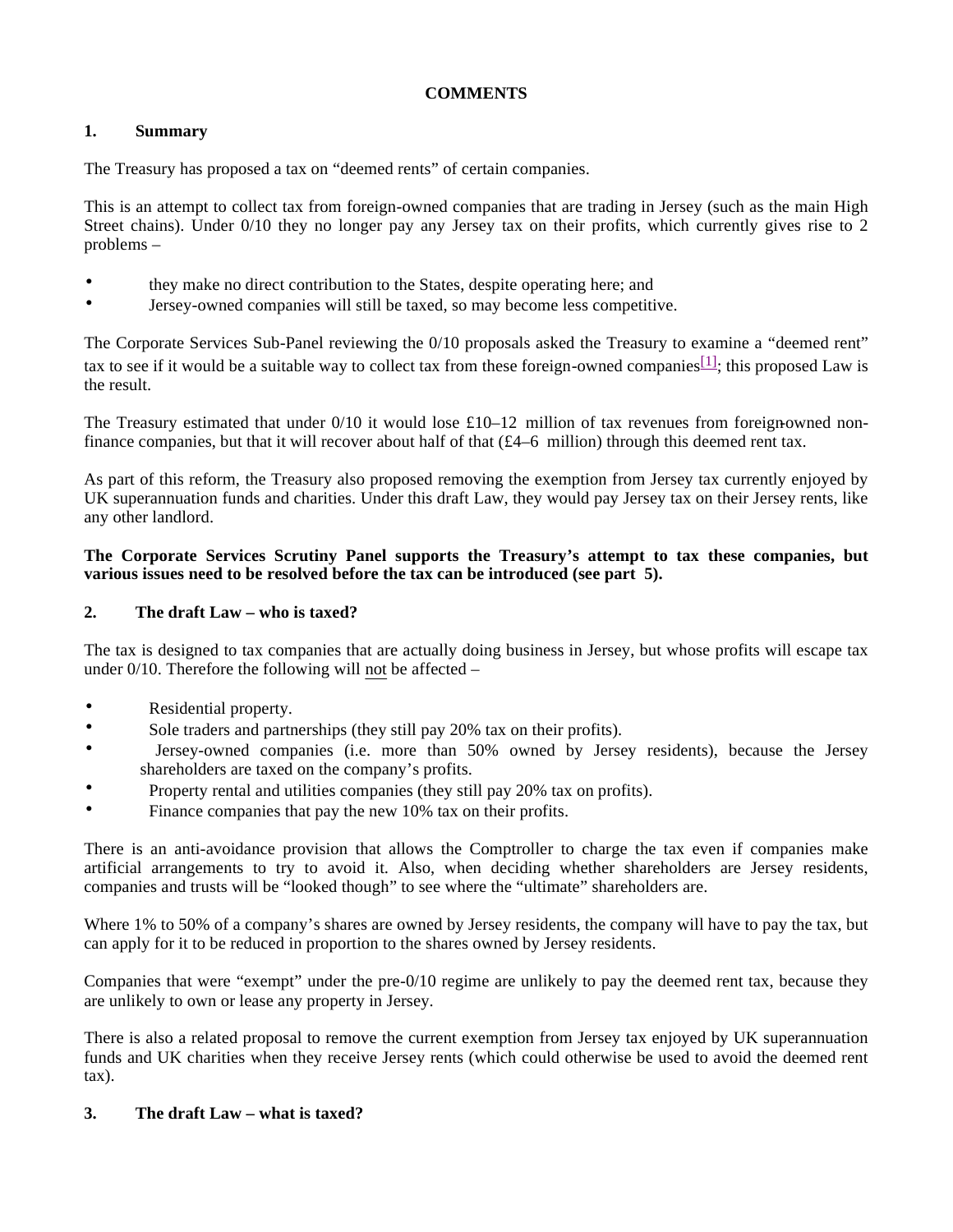Companies subject to the tax will be taxed at 20% on their "deemed rent", i.e. the rental value of their Jersey premises minus any rent that they actually pay. Therefore –

- Where a company owns its own premises, it is taxed on the market rent that it would otherwise have to pay to occupy them.
- Where a company rents or leases its premises, it is taxed on the difference between the rent it actually pays and the full market rent. In the case of a normal commercial lease from an independent landlord, the taxable amount should generally be zero.

The deemed rent is to be certified by an independent, qualified valuer.

## *3.1 Deductions*

Companies will be able to deduct interest and maintenance from the deemed rent.

This will reduce the tax yield, and so reduce the effectiveness of the tax. However it will increase fairness, because owner-occupiers and landlords will be taxed in the same way.

#### *3.2 Maximum tax*

The taxable deemed rent cannot be more than the company's taxable business profits would have been if it were not a 0% company.

This may reduce the tax yield in some cases, but it will ensure that the company's tax bill under deemed rent will not be more than it would have been before 0/10. However there will be an administrative cost in calculating and agreeing the maximum.

#### **4. Effect on the Jersey economy**

Under the pre-0/10 system, a UK company with a branch in Jersey could usually offset the tax that it paid in Jersey against its UK tax – so the Jersey tax did not increase its overall tax bill.

If the deemed rental charge cannot be offset in this way, then it will add to the costs of doing business in Jersey, and therefore could lead to increased prices and reduced competition (if companies pull out of Jersey), and so add to the cost of living.

The Corporate Services Scrutiny Sub-Panel commissioned the UK accountants BDO to examine whether the deemed rent tax could be offset against UK tax. Their opinion was –

- Under general rules the tax probably could not be offset (because there was not a match the Jersey tax was a tax on deemed rents, whereas the UK tax was a tax on trading profits).
- However, it would be relatively easy for a group to restructure itself so that the tax could be offset (by transferring the property to a separate group company, which would rent it at a full market rent to the trading company).

It would cost companies to reorganise in this way, but it seems that many UK groups already adopt this arrangement, to consolidate their property management.

The Sub-Panel's initial view therefore was that this would not be a significant issue; companies would either absorb the tax or reorganise so that they could offset it.

#### **5. Issues**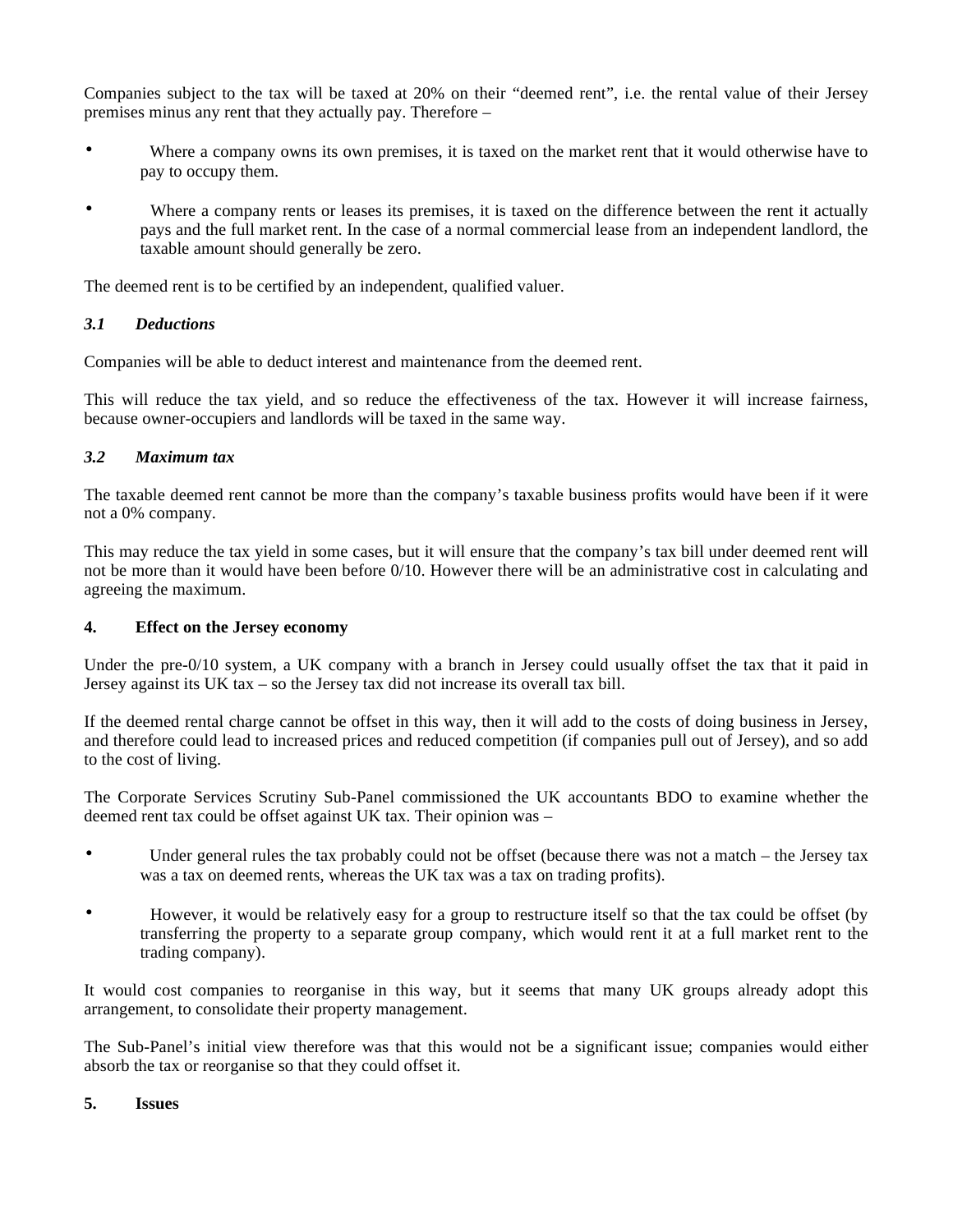The Treasury has carried out a public consultation, and shared the replies with the Corporate Services Scrutiny Panel. The draft Law seems to deal with many of the concerns raised, but some do not seem to have been addressed. The Corporate Services Scrutiny Panel also has some concerns of its own.

As a result of these concerns, the Panel recommends that the Minister for Treasury and Resources should withdraw the draft legislation, in order for the next Corporate Services Panel to review the legislation in more detail, and fully consider the following concerns.

# *5.1 Property Industry*

The property industry is very concerned about the proposal to remove the tax exemption for rents received by UK superannuation funds. These funds are tax-free in the UK, so any Jersey tax would be an additional cost.

The industry claims that without investment from these funds it would be impossible to raise the money needed to finance new developments. If true, this would be a major barrier to Jersey's future economic development. Discouraging pension funds would also reduce liquidity in the Jersey market, making it difficult for sellers to find a buyer, particularly for larger properties that are beyond the resources of local investors.

#### *5.2 Hotels*

Two hotels were very concerned about the deemed rent tax, fearing that they would pay much more tax than they did before 0/10 (when they were taxed on their profits).

The draft Law now provides that companies cannot be taxed on more than their profits (see 3.2 above), which may allay these fears. However, these concerns, and those of other industries, should be investigated to see if they have been settled.

#### *5.3 Fairness*

Several issues about fairness were raised –

- Companies with the same level of profits would pay different amounts of tax, because tax would be based on their property value rather than their profits.
- Jersey shareholders will be taxed on their companies' profits, but foreign-owned companies will be taxed on their property values. This could lead to unfairness.
- Finance companies will pay 10% tax on their profits and just a flat-sum for GST. Some companies thought that this was a more favourable treatment than GST plus a deemed rent tax.

#### *5.4 Other issues*

- Is it possible, or practical, to keep track of Jersey shareholdings? Would a "pay and reclaim" system be better?
- Companies with up to 49% non-Jersey ownership are still exempt. Are there any significant companies in this position, and does it risk distortions?
- Will the valuation method be robust, and how will disputes be settled? Will it be too costly for companies? Why are Rates valuations not being used?
- Should group relief be available, so that companies are not taxed where the Jersey-based group as a whole is unprofitable?
- What expenses (if any) should be deductible from deemed rents? Allowing deductions could increase